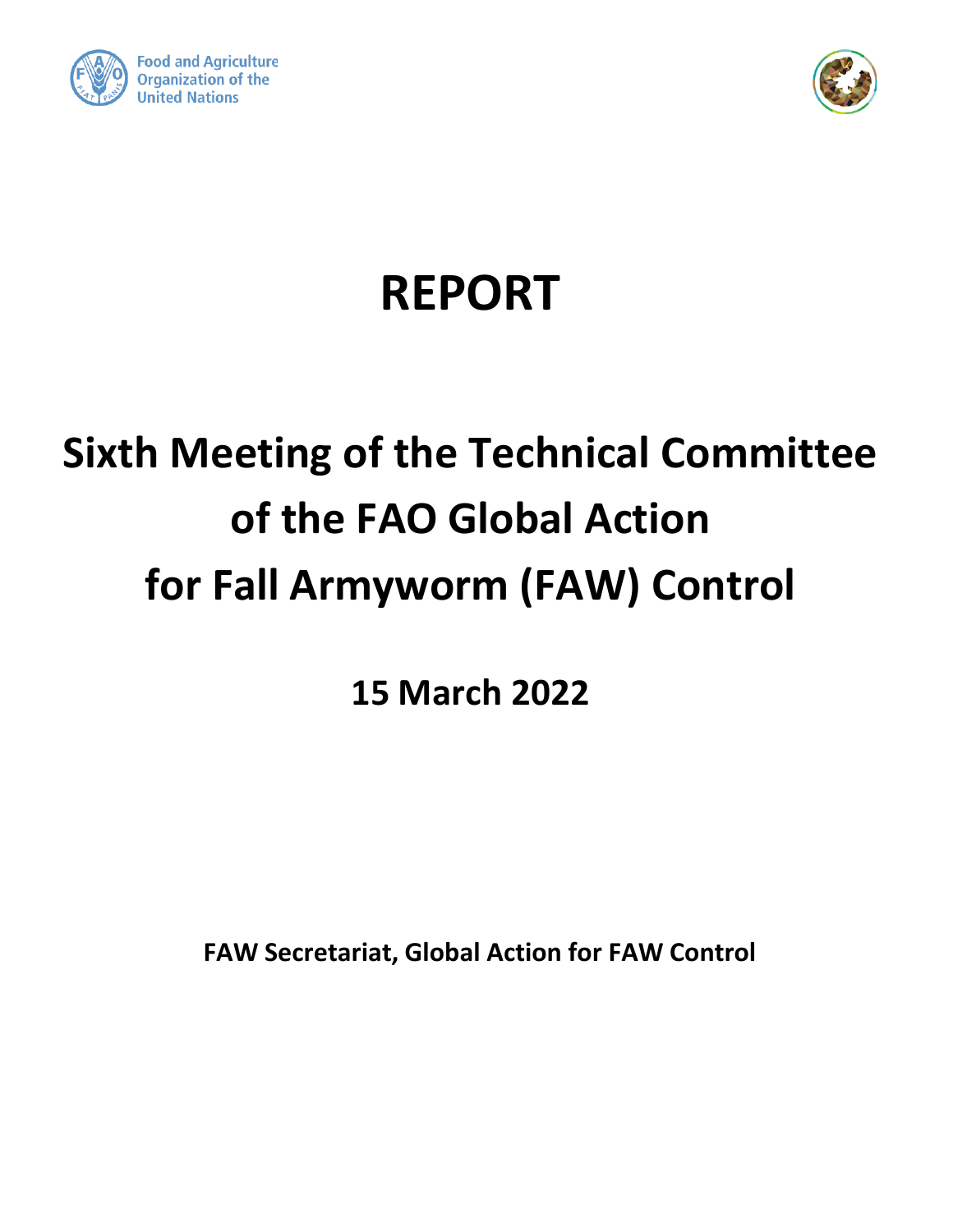## **Contents**

Control

| 1. | <b>Welcome Remarks</b>                                                                                        | 3  |
|----|---------------------------------------------------------------------------------------------------------------|----|
| 2. | <b>Adoption of Agenda</b>                                                                                     | 3  |
| 3. | Update on the Global Action for Fall Armyworm Control                                                         | 3  |
| 4. | Feed the Future Innovation Lab for Current and Emerging Threats to Crops:<br><b>Opportunities for synergy</b> | 5  |
| 5. | Global Impact Study: Update on methodology development                                                        | 6  |
| 6. | <b>General Discussion: Focus on extension to 2023 to reach farmers</b>                                        | 7  |
| 7. | <b>Concluding Remarks</b>                                                                                     | 8  |
|    | <b>Appendix 1: Meeting Agenda</b>                                                                             | 9  |
|    | <b>Appendix 2: List of Participants</b>                                                                       | 10 |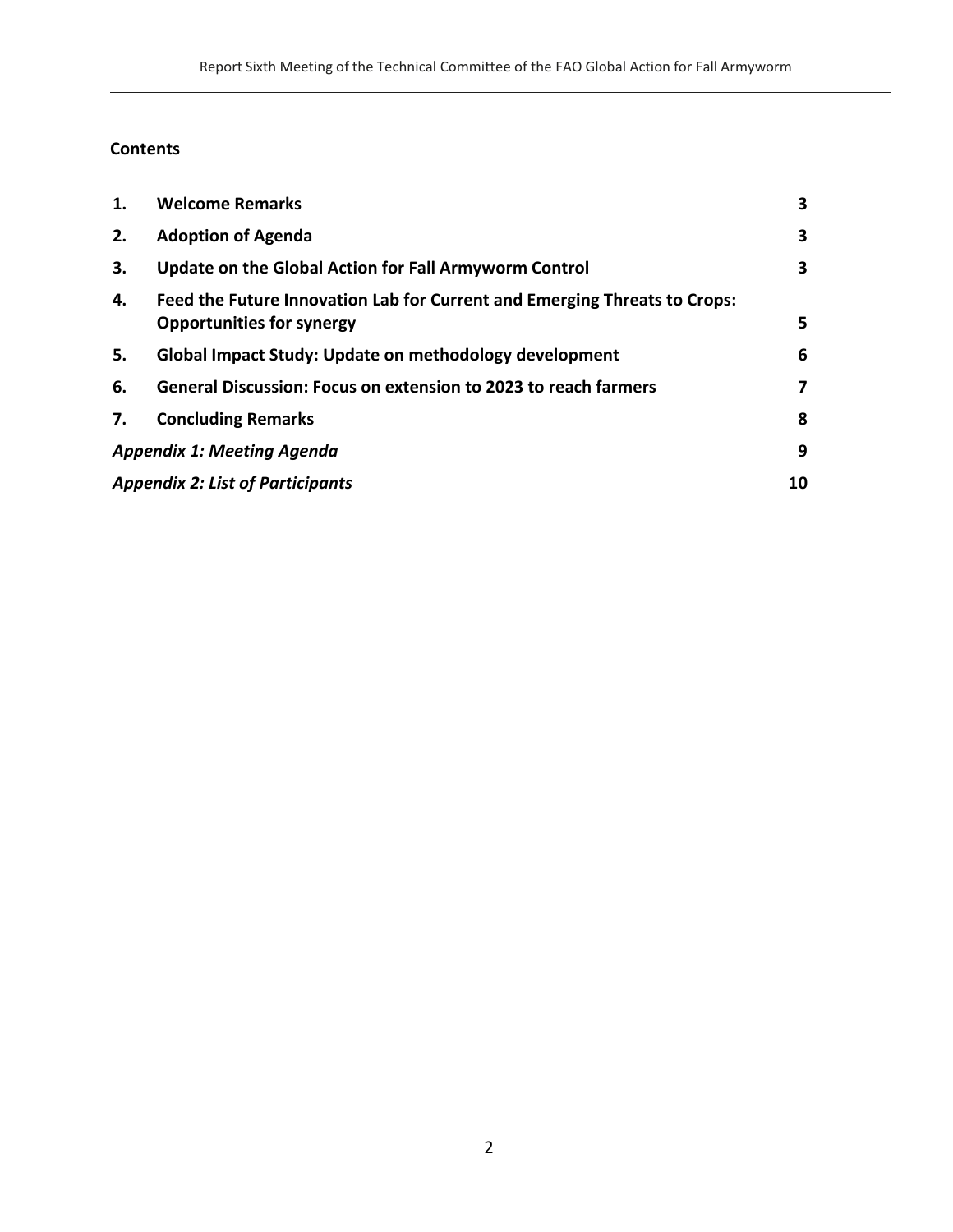### <span id="page-2-0"></span>**1. Welcome Remarks**

*[1]* Mr Robert Bertram, Chairperson of the Technical Committee of the Global Action (GA) for Fall Armyworm (FAW) Control and Chief Scientist for USAID, opened the meeting by welcoming the 41 members of the Technical Committee and observers. He expressed appreciation for their commitment and emphasized the importance of continued work to collect and share information on the pest's ecology, impact and management in order to advise the Steering Committee of the Global Action. Mr Bertram said it was vital to communicate FAW's widespread and negative impacts, including the damage caused by FAW and yield losses worth an estimated USD 9.4 billion per year in Africa alone – the highest among all invasive alien species. Communicating FAW's impact is particularly important in the context of discussions about a possible extension of the GA for another year. He noted that FAW is now being reported in 78 countries around the world, most recently in the Kingdom of Saudi Arabia. Mr Bertram said that updating integrated pest management (IPM) matrices, and reviewing the IPM technology table included in the General guidelines for [developing and implementing a regional IPM strategy for FAW](https://www.fao.org/publications/card/en/c/CB7549EN/) control, is important, taking account of new technologies and changes in FAW's invasive range and where it will establish itself in future, amid a changing climate.

## <span id="page-2-1"></span>**2. Adoption of Agenda**

<span id="page-2-2"></span>*[2]* Mr Bertram presented the agenda, which was adopted.

## **3. Update on the Global Action for Fall Armyworm Control**

- *[3]* The Executive Secretary of the Fall Armyworm (FAW) Secretariat and Director of the Plant Production and Protection Division (NSP) Mr Jingyuan Xia reported on the **progress, impacts and core activities in the global implementation of the GA**. Mr Xia described the coordination, IPM, and prevention work since 2020 across three regions and eight geographic zones with a demonstration or hub country in each geo-zone, that have been linked with 54 pilot or scale-up countries. **Progress** in seen in forecasting, particularly in **monitoring and early warning systems in China**, where the Fall Armyworm Monitoring and Early Warning System<sup>1</sup> involves 27 provinces; incorporating FAW population monitoring, forecasts and management with weekly risk predictions that are actionable at field level.
- *[4]* At the field scale, **progress in monitoring and early warning** is evident in scouting using the Fall Armyworm Monitoring and Early Warning System (FAMEWS) app, downloaded more than 5 000 times. Over 60 countries are using the app with total records of over 63 000 FAW scouting and traps data, visualized on both FAW and Hand-in-Hand (HiH) platforms in real time, said Mr Xia. FAMEWS datasets are applied by the International Centre of Insect Physiology and Ecology (*icipe*) to validate a model to predict spatio-temporal FAW density using climatic variables and availability of host plants.

<sup>1</sup> [www.ccpmis.org.cn](http://www.ccpmis.org.cn/)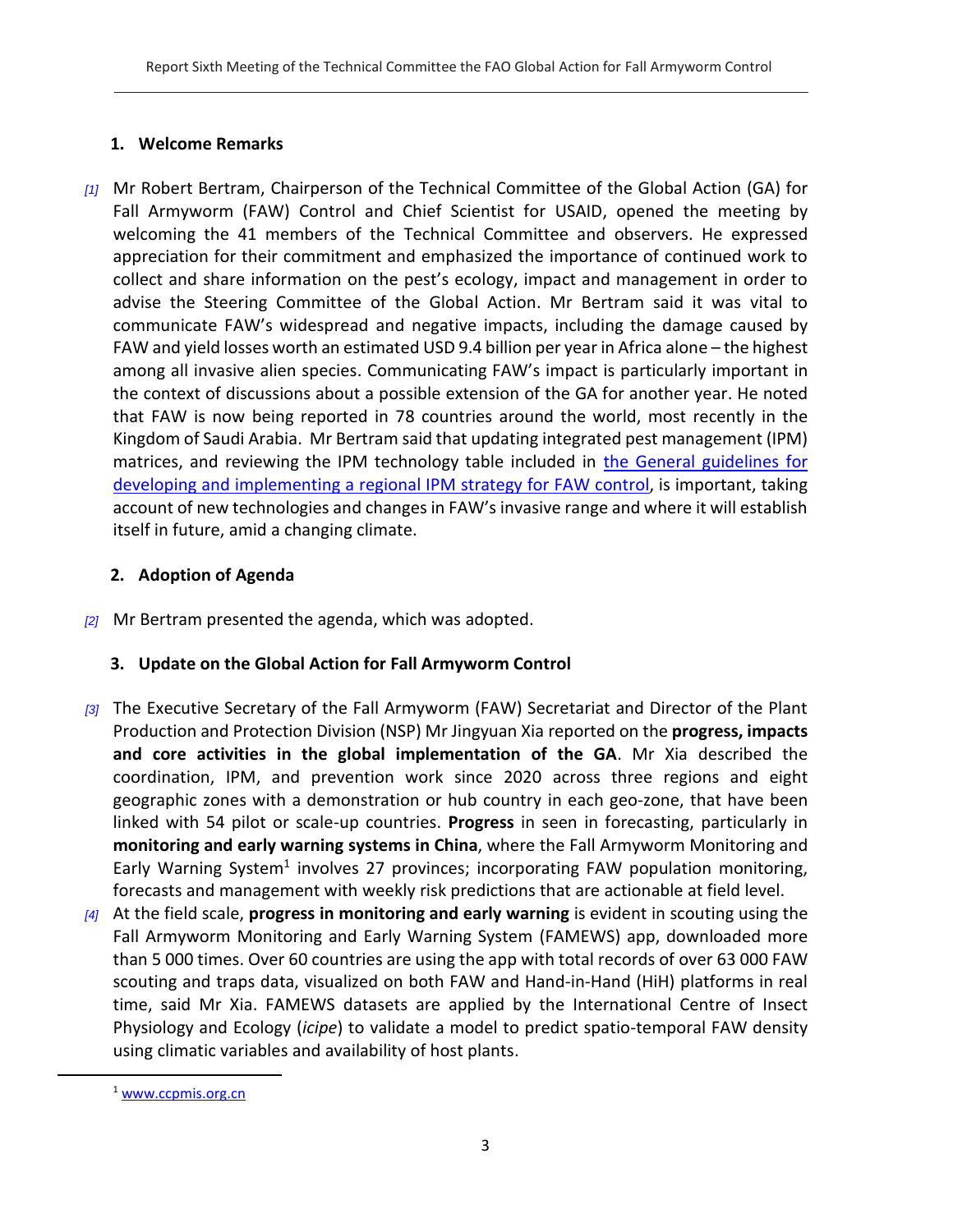- *[5]* **Progress** is seen in **IPM capacity developmen**t through trainings including 1 657 global webinars; 271 geo-zone training webinars across eight geo-zones; and 140 021 individuals trained during events held with national governments. Progress is also apparent in success with application of IPM technologies: for example, in Egypt, maize-soybeans and maizecowpea intercropping has reduced FAW incidence by five to 16 percent and increased maize yield by 20 to 29 percent, compared to maize monocropping. In China, the efficacy of biopesticides, natural enemies and sex pheromone in controlling FAW has been documented.
- *[6]* **Progress** in actions for **prevention and preparedness** has included such technical training as **three** global webinars organized on prevention and risk assessment (PRA), diagnostic, inspection and surveillance, with 120 participants from over 70 countries attending each webinar; advances by members of the FAO-IPPC Working Group on Quarantine and Phytosanitary Measures; implementation of biosecurity strategies in September 2021 by the Pacific Plant Protection Organization and the Asian and Pacific Plant Protection Organization. Furthermore, the Commonwealth Science and Industrial Research Organization (CSIRO) in Australia undertook a genomics analysis of south-east Asia FAW populations, suggesting that commodity movements led to FAW's spread and the high genetic diversity in the FAW populations from Australia, Laos, Malaysia, Myanmar, Papua New Guinea, the Philippines, and Viet Nam.
- *[7]* **Progress** is also seen in **knowledge products** including the global FAW IPM guidelines; global guidelines for FAW prevention and preparedness (available in four languages); the farmer field school (FFS) IPM Guide for India; the FAW IPM Guide in Arabic for NENA region; and the FAW Control in Action newsletter (seven editions).
- *[8]* **Impacts of the GA** have included **raising awareness worldwide** of the importance of fighting FAW through discussions at the global level in the FAO Council (2022, 2020); Committee on Agriculture (COAG) (2020); and FAO's Committee on Commodity Problems (2021). In addition, FAO senior management recognized the FAW Secretariat as an outstanding team in 2022. Regional awareness raising included discussions at the FAO Regional Conference for Asia Pacific (2022, 2020) and the Regional Conference for NENA (2022). At the national level, National Task Forces on FAW control were established in over 30 countries; and FAO was recognized with an award from the Bureau of Plant Industry of the Philippines for its support to national government in mitigating damage from FAW.
- *[9]* **Impacts in terms of FAW damage reduction** are seen in demonstration countries Burkina Faso and China where the percentage of maize area seriously affected by FAW has been reduced; and in pilot countries Indonesia and Viet Nam. Estimated yield losses have also been reduced in Burkina Faso, China, Indonesia and Nepal. **Impacts** are also seen in improvements in farmers' livelihoods in China, with IPM practices contributing to improved yields and incomes; and in South Sudan, according to data from a pilot project led by the Centre for Agriculture and Bioscience International (CABI). That project used an NPV-based biopesticide that resulted in a 63 percent yield gain compared to untreated maize fields. Increased production was equivalent to USD 609 per hectare, which exceeded the USD 72 per hectare cost for biopesticide application.
- *[10]* **Core activities at the national level in 2022** will include: effective coordination and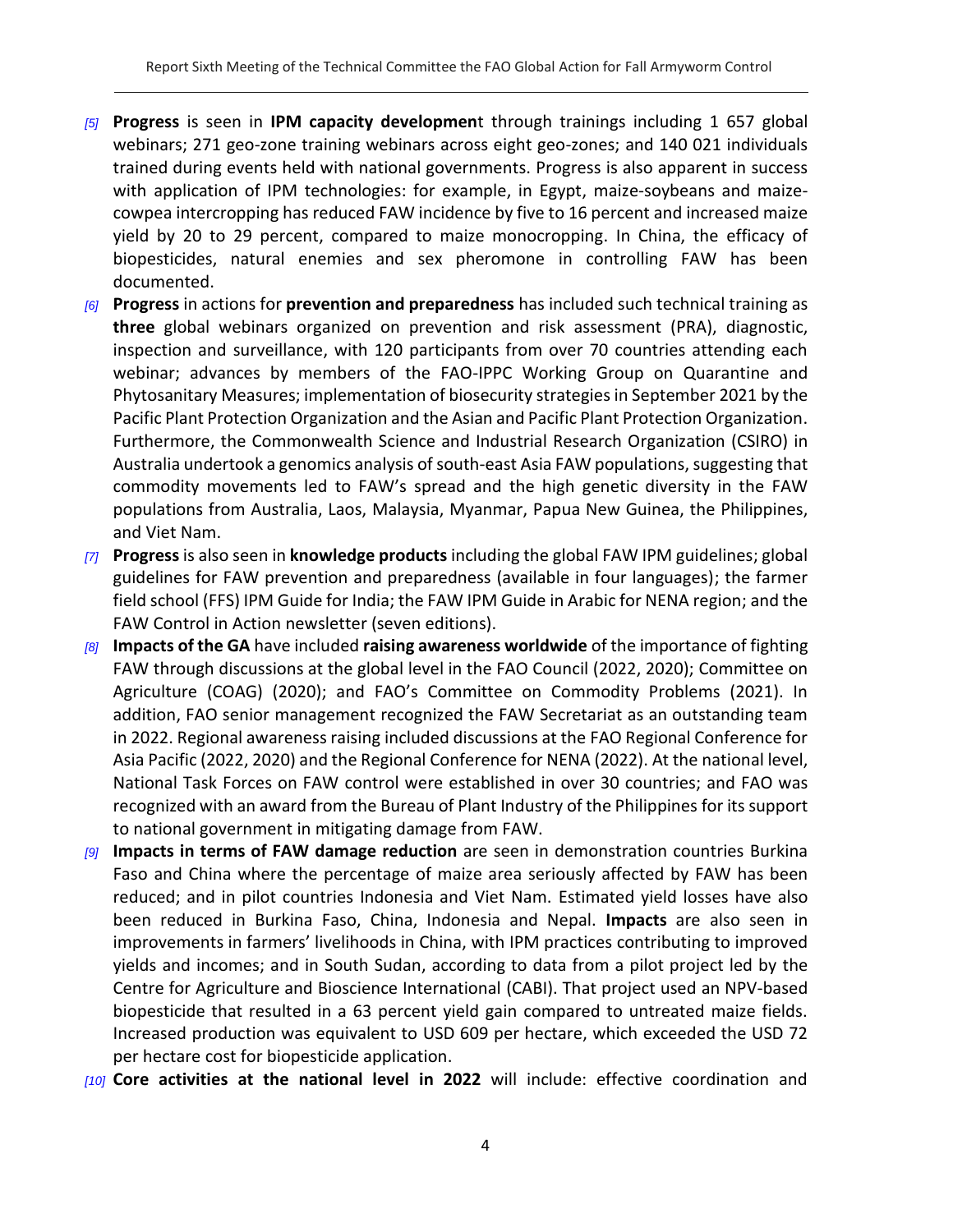organization by convening National Task Forces; technology evaluation/adaptation with national agricultural research extension systems (NARES), regional and global research organization; farmer training using FFS and other approaches for validated/adapted technologies; large-scale field demonstrations of validated IPM technologies; field days/field visits to expose community members to IPM technologies.

- *[11]* **Core activities at the regional and geo-zone level** in 2022 will include: geo-zone and regional resource mobilization and information exchanges; technical training and extension conferences; coordination between the regions and FAW Secretariat; and work with regional plant protection organizations (RPPOs) to adapt and implement prevention and preparedness guidelines.
- *[12]* **Core activities at the global level** in 2022 will include: globally-standardized protocols and data collection for technical evaluation; GA impact assessment; global technical webinars; resource mobilization and partnerships; and communications and outreach.
- *[13]* **Technical committee core activities** in 2022 will include: contributions to protocols for technology evaluation; comments on impact assessment methodology and data contributions, if available; support to demonstration countries for technology evaluation, demonstration and capacity development; contributions to global technical webinars; and revision of technology tables.
- *[14]* Mr Xia emphasized the need to make up lost time in the work of the GA due to the COVID-19 pandemic and related travel restrictions; and the importance of extending and expanding the GA for another year, outlining the rationale, activities and outcomes of extending the GA to 2023. That includes: **filling gaps in FAW IPM dissemination and adoption due to COVID-19** and **capitalizing on opportunities to extract lessons learned to manage other invasive pests**. Activities would include concentration on capacity building in regulation, adaptation and use of FAW IPM technologies, capturing processes that work in the GA; stock-taking and priority-setting with regard to invasive pests, tools and target regions. Outcomes would include increased adoption of locally-adapted IPM techniques and technologies in 2023 with the GA poised to tackle broader invasive plant pest challenges beyond 2023; and organizing a global conference on FAW.

## <span id="page-4-0"></span>**4. Feed the Future Innovation Lab for Current and Emerging Threats to Crops: Opportunities for synergy**

*[15]* David Hughes, a professor at Pennsylvania State University and member of the TC, described the Feed the Future Innovation Lab for Current and Emerging Threats to Crops (CETC), and opportunities for synergies between researchers at universities and national and international organizations. Mr Hughes underscored that the Innovation Lab promotes a "FITTER" approach to agriculture: Forecasting, Inspecting, Training of Trainers, Evaluation and Research. To address emerging threats, the lab will promote a "FARMS" approach: Forecasting, Assessing, Research, Marketing and Surveillance. IPM packages will be promoted and shared with millions, and research will be conducted on scaling IPM from only 1 000 farm fields in 10 counties in Kenya, to as many as 6-8 million farmers with outreach via television, promoting such practices as climate-smart agriculture, intercropping to improve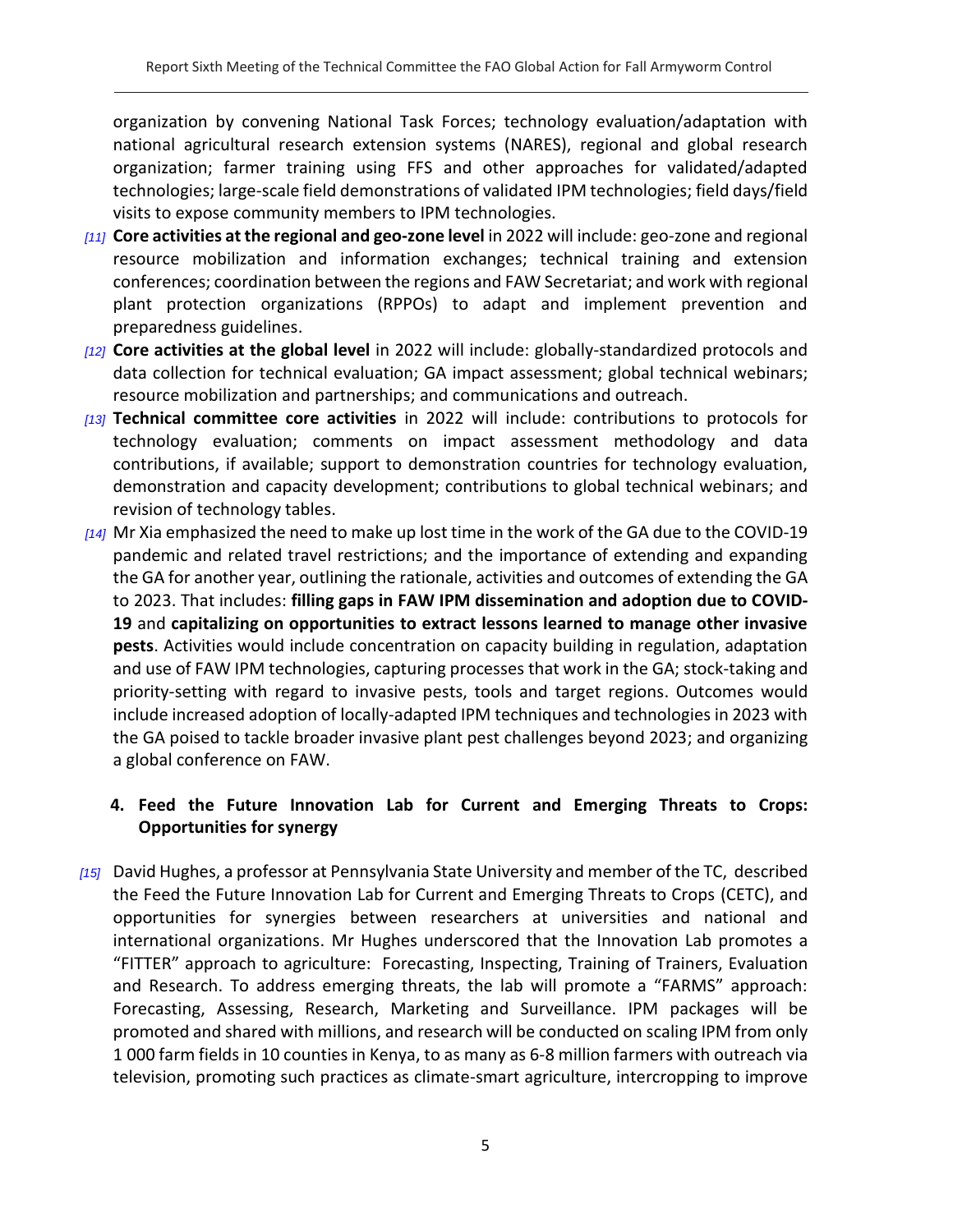soil fertility, and release of parasitoids.

- *[16]* The Feed the Future lab is **working with** *icipe* **on capacity-building for IPM, to strengthen private initiatives for IPM solutions, and to conduct research on the economics of IPM**. As well, working with Michigan State University, the lab is **developing agricultural-scientificmachine learning (AgSciML) for emerging threats and assisting in generating predictive models**, said Mr Hughes. With the International Maize and Wheat improvement Center (CIMMYT) and Britain's John Innes Centre operating in Nepal and Kenya, work continues on **plant disease diagnostics and wheat rust forecasting**. Penn State, as overall manager, is providing the platforms.
- *[17]* Mr Hughes described how existing platforms and knowledge are being adapted to confront emerging threats, including the Africa Armyworm, and three locust species in southern Africa. Young people will also be recruited from communities to build connections and trust, he said, adding that gender implications in farming must be understood and emphasized.

## <span id="page-5-0"></span>**5. Global Impact Study: Update on methodology development**

- *[18]* Ms Frances Williams of the Centre for Agriculture and Bioscience International (CABI) provided an **update on the continuing Global Impact Study assessing the GA**. The study is being conducted by CABI in collaboration with GA's partners and the FAO-based FAW Secretariat and aims to document changes in FAW's impacts in two GA target countries, namely Kenya and India, and describe the GA's contributions to these changes. She described the research questions and noted that quantitative data will be collected, including farm household surveys. Electronic surveys will be conducted in 2022 at the end of the main maize production seasons. About 500 and 800 maize-growing households will be interviewed in both countries respectively, with criteria for selecting study regions to include major maize production zones, severity of FAW infestation and location of GA demonstration plots. Final study locations will be determined after discussions with the FAW Secretariat and National Task Forces. The collected survey data will be used to understand the changes in FAW management practices, as well as the yield loss and socio-economic impacts of FAW and its management.
- *[19]* Methods used include **estimating changes in FAW-induced yield losses and farmer practices**  and requires baseline information. Potential sources of baseline information include existing CABI datasets from Kenya and India, GA partner data sets, where available, earlier literature, and farmer recall of pre-GA situation, to be captured in surveys conducted in 2022 in Kenya and India. **Comparison of outcomes of participants and non-participants of GA-FFS demonstration plots will complement the qualitative analysis**. Outcome indicators tested through quantitative methods will include: adoption of promoted technologies for the sustainable management of FAW; farmer estimated maize yield loss; socio-economic indicators, including net income from maize production; a Food Insecurity Experience Scale (FIES); rational use of pesticides; such as types of pesticides used; frequency of pesticide sprays; and use of personal protective equipment. **Qualitative data** will include approximately 15 in-depth key informant interviews in Kenya and India to **identify observed changes and assess how the GA, and partners' actions, have contributed to observed**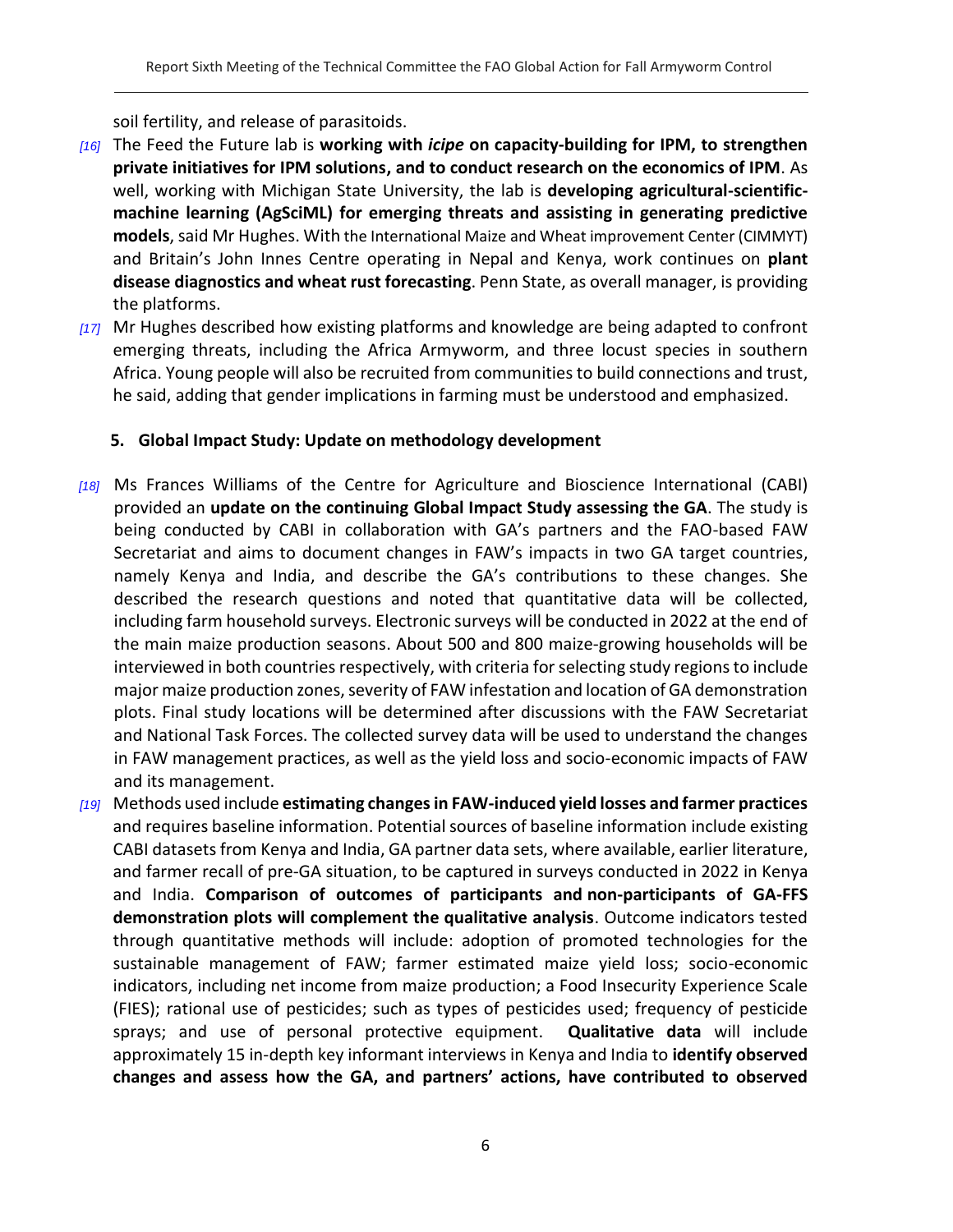**changes**. Key informants will be identified through discussions with FAO and GA partners, and Sprockler<sup>2</sup> methodology will be used for additional interviews to understand perceived causes of change, said Ms Williams.

- *[20]* Based on feedback from the previous TC meeting in November 2021, CABI analysis will be carried out with a **gender lens**; where partners are able to share field level estimates, they will be used in the analysis; and recommendations on future GA work is to be included in the final report. However, an assessment of changes in maize quality due to aflatoxins is unlikely as it is only possible to verify aflatoxin presence through field testing kits, and not farmer feedback, she said.
- *[21]* CABI's timeline foresees data sharing from March to July 2022; study design to be finalized in March to April 2022; key informant interviews and Sprockler inquiry from May to July 2022; household surveys from September to October 2022; data analysis including key informant interviews in July through August 2022; household surveys conducted from November to December 2022; and a draft report presented in December 2022.

### <span id="page-6-0"></span>**6. General Discussion: Focus on extension to 2023 to reach farmers**

- *[22]* **Widespread support was heard for extending the timeline of the Global Action into 2023 and potentially expanding its scope to include other invasive pests and diseases.** Mr Bertram said that a great deal has been accomplished thus far under the GA, including building "a big tent" of valuable partnerships among diverse organizations. With such an expanded, extended approach, it will be possible to address more than a single pest and instead confront other emerging threats, he said. In that regard, 2023 could be a stocktaking period for reflection on what has been achieved thus far, and what aspects of the GA could be further built on, in a structural and systemic way, to help manage a significant list of emerging threats worldwide, said Mr Bertram.
- *[23]* Ms Rosanne Marchesich, Senior Emergency and Rehabilitation Officer in FAO Emergency and Resilience Division (OER), also supported the expansion of the GA. Innovative technology being developed can be applied to more than one pest – such as that developed for fighting desert locust. So much has also been learned about converting technological knowledge into practical work for use at the ground level, she said.
- *[24]* Mr Xia emphasized that expansion and extension of the GA would contribute to essential work in the sustainable management of key transboundary plant pests through numerous strategies, including use of biocontrol, biopesticides, and concrete monitoring work.
- *[25]* Mr Hughes highlighted the value of continued multipronged efforts to tackle multiple pests and diseases and noted that a platform makes it easier to accumulate experiences, making it quicker to develop and deploy additional models. He emphasized the particular contributions made through geo-spatial mapping and monitoring, which can inform farmers about a range of conditions including soil moisture levels in their fields, or rainfall outlooks for the coming four months. The Innovation Lab is working with Norad and other partners in this area.

<sup>2</sup> [www.sprockler.com](http://www.sprockler.com/)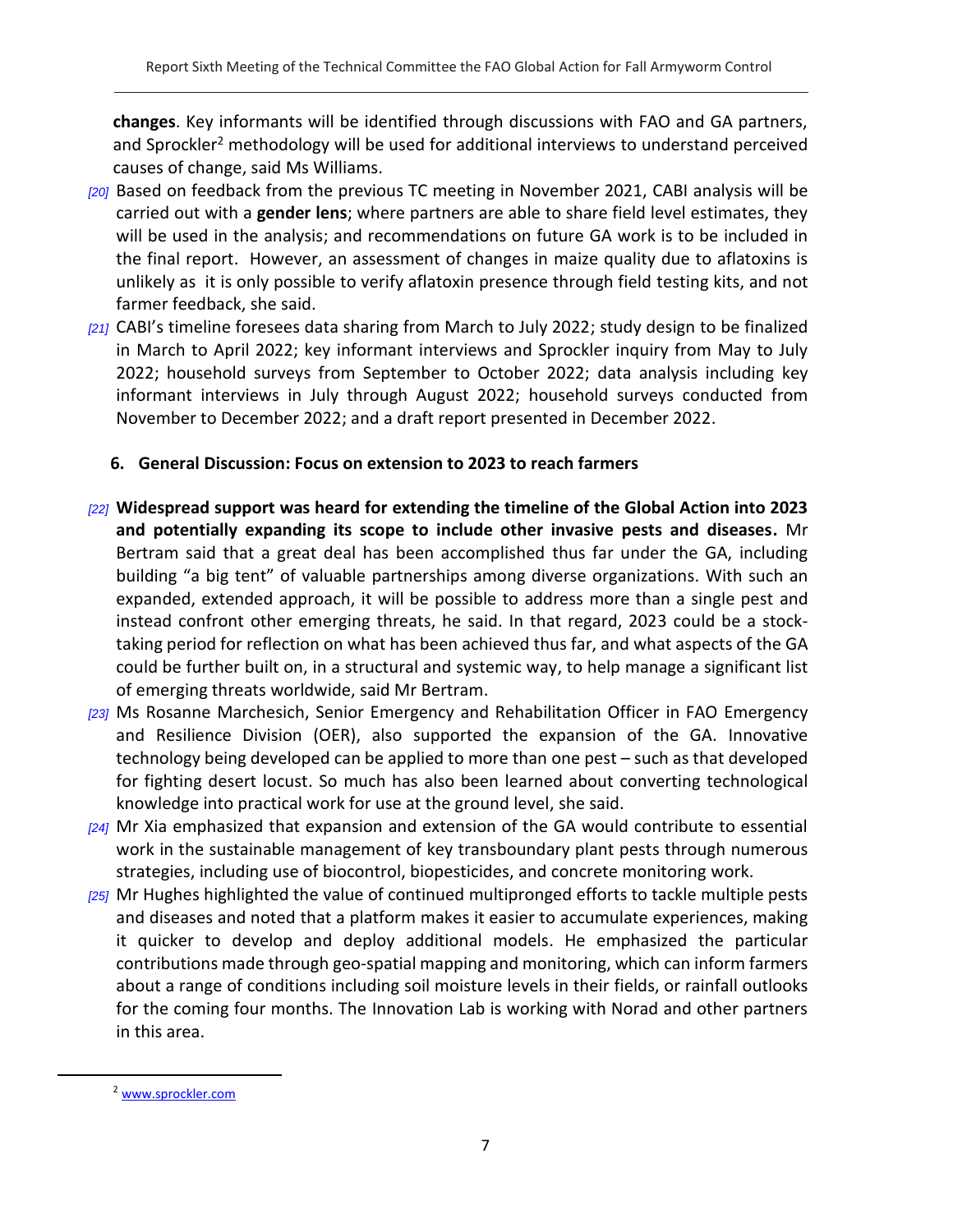- *[26]* CABI's study into the FAW and GA impact this year could add to the data necessary to support findings and approaches under Plant Health, said Ms Ismahane Elouafi, FAO Chief Scientist, Vice-Chairperson of the TC, and moderator of the discussion.
- *[27]* Ms May-Guri Saethre of Norad asked if plant health should be viewed as a component of a larger, holistic One Health approach, noting that other plant pests such as desert locust and wheat rust could also considered as part of such a broad approach. Plant health supports One Health, said Mr Xia, and thus, plant health, in combination with the Global Action, could be described as making a contribution to One Health.

### <span id="page-7-0"></span>**7. Concluding Remarks**

*[28]* Ms Elouafi, FAO Chief Scientist and Vice Chairperson of TC , thanked participants and said she hoped that the GA would be extended for another year while also making the most of the TC's expertise and contributions to cooperatively develop a significant Plant Health programme within the umbrella of a One Health approach.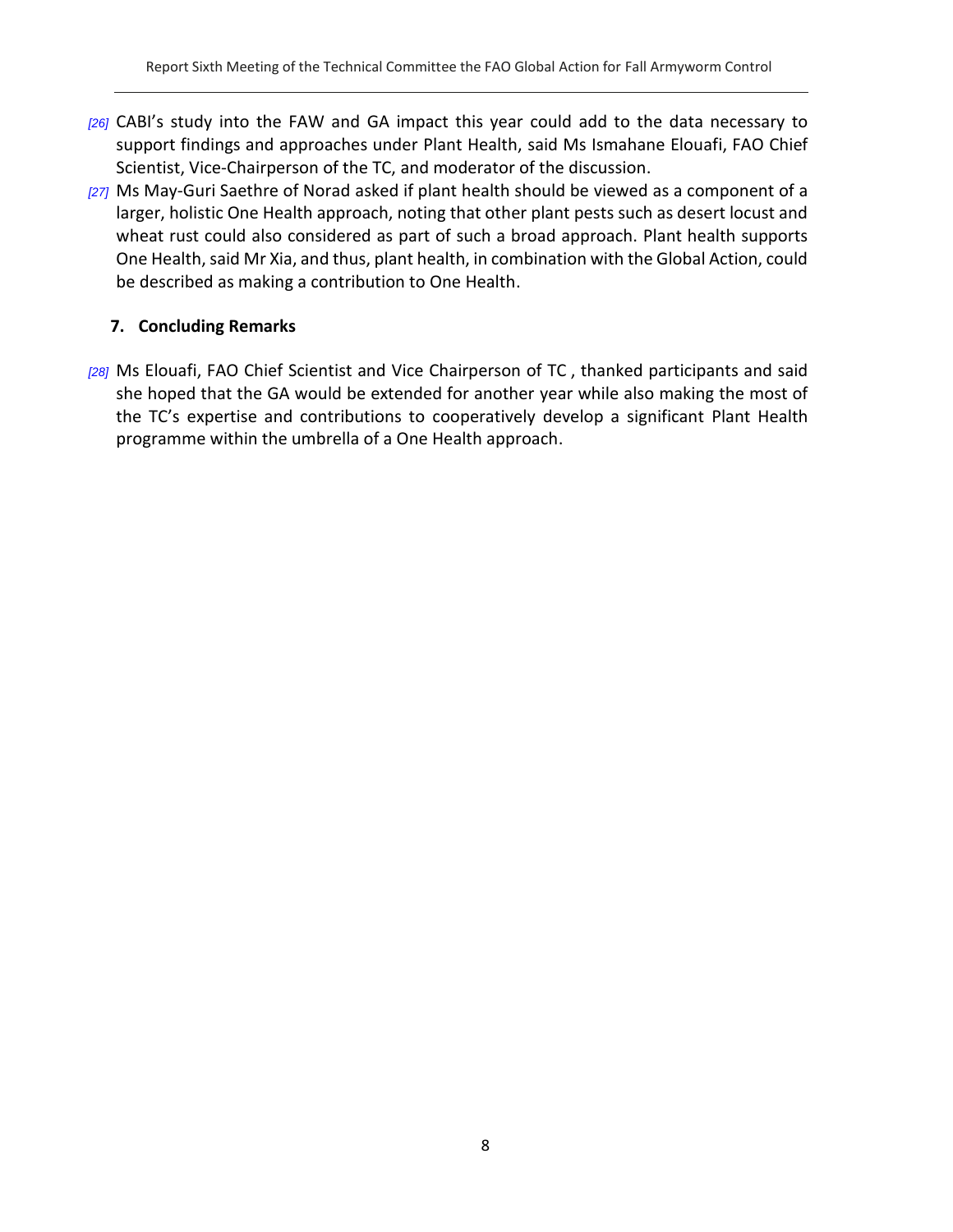## <span id="page-8-0"></span>*Appendix 1: Meeting Agenda*

|                | <b>AGENDA ITEMS</b>                                                                                                      | <b>DOCUMENTS</b>        | <b>PRESENTER</b>                                                                             | <b>TIME</b><br>(minutes) |
|----------------|--------------------------------------------------------------------------------------------------------------------------|-------------------------|----------------------------------------------------------------------------------------------|--------------------------|
| 1              | <b>Welcome Remarks</b>                                                                                                   |                         | <b>Robert BERTRAM</b><br>TC Chairperson, and<br><b>USAID Chief Scientist</b>                 | 10                       |
| $\overline{2}$ | <b>Adoption of Agenda</b>                                                                                                | 01_GA-6thTC_March2022   | <b>Robert BERTRAM</b>                                                                        | 5.                       |
| 3              | <b>Update on the Global Action</b><br>for Fall Armyworm Control                                                          | <b>PPT Presentation</b> | Jingyuan XIA<br><b>Executive Secretary of</b><br>FAW Secretariat, and<br><b>NSP Director</b> | 15                       |
| 4              | <b>Feed the Future Innovation</b><br>Lab for Current & Emerging<br><b>Threats to Crops:</b><br>Opportunities for synergy | <b>PPT Presentation</b> | David HUGHES<br>Professor,<br>Pennsylvania State<br>University                               | 15                       |
| 5              | <b>Global Impact Study:</b><br>Update on methodology<br>development                                                      | <b>PPT Presentation</b> | Frances WILLIAMS and<br>Justice TAMBO, CABI                                                  | 15                       |
| 6              | <b>General Discussion:</b><br>Focus on extension to 2023<br>to reach farmers                                             |                         | <b>Ismahane ELOUAFI</b><br>FAO Chief Scientist,<br>Vice Chairperson of TC                    | 45                       |
| 7              | <b>Concluding Remarks</b>                                                                                                |                         | <b>Ismahane ELOUAFI</b>                                                                      | 10                       |

**NOTE: The meeting was chaired by TC Chairperson Robert Bertram with the general discussion moderated by TC Vice Chairperson Ismahane Elouafi.**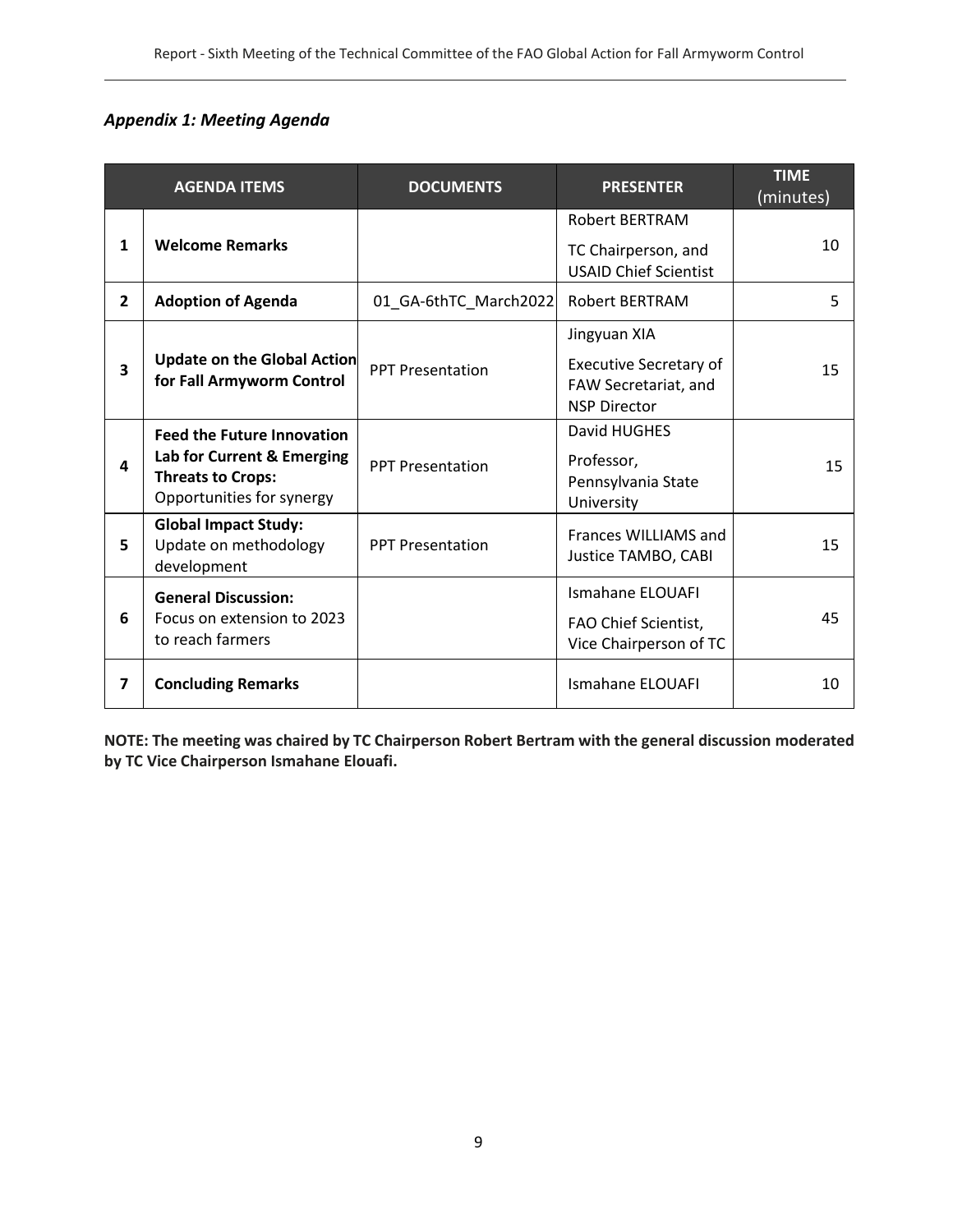## <span id="page-9-0"></span>*Appendix 2: List of Participants*

|     | Name, Last name                                                                                            | <b>Organization name, Address</b>                                                                         |
|-----|------------------------------------------------------------------------------------------------------------|-----------------------------------------------------------------------------------------------------------|
| 1.  | Mr Robert Bertram<br>Chief Scientist,<br>Chairperson of the Technical Committee                            | United States Agency for International Development<br>(USAID), Washington, D.C., United States of America |
| 2.  | <b>Ms Frances Williams</b>                                                                                 | Centre for Agriculture and Bioscience International<br>CABI                                               |
| 3.  | Mr BM. Prasanna<br>Director of CIMMYT's Global Maize<br>Program and the CGIAR Research<br>Program on Maize | International Maize and Wheat improvement Center<br>(CIMMYT), Mexico                                      |
| 4.  | Ms May-Guri Saethre<br>Senior Advisor                                                                      | Norwegian Agency for Development Cooperation<br>(NORAD)                                                   |
| 5.  | Mr Wang Zhenying                                                                                           | Plant Protection Institution of Chinese Academy of<br>Agriculture (IPP-CAAS)                              |
| 6.  | Mr Johnnie van den Berg<br>Professor; Program Manager:<br><b>Integrated Pest Management</b>                | North-West University, South Africa                                                                       |
| 7.  | Mr Darrell Sexstone<br>Programme Manager<br>(on behalf of Mr Christophe Larose)                            | International Cooperation and Development (INTPA),<br>European Commission, Brussels, Belgium              |
| 8.  | Ms Vera Ros<br><b>Assistant Professor</b>                                                                  | Wageningen University & Research, Wageningen,<br>Netherlands                                              |
| 9.  | Mr Emmanuel Okogbenin<br><b>Director of Technical Operations</b>                                           | African Agricultural Technology Foundation, Nairobi,<br>Kenya                                             |
| 10. | Mr Georg Goergen<br>Entomologist / Biocontrol Specialist                                                   | International Institute of Tropical Agriculture (IITA),<br>Benin                                          |
| 11. | Mr David Hughes<br>Associate Professor of Entomology and<br><b>Biology</b>                                 | Penn State University, Pennsylvania, United States of<br>America                                          |
| 12. | Mr Andy Ward<br><b>Stewardship Director</b>                                                                | Crop Life International, Brussels, Belgium                                                                |
| 13. | Mr Mel Oluoch<br><b>Regional Director</b>                                                                  | SASAKAWA Africa Association, Kenya                                                                        |
| 14. | Mr Sujay Rakshit                                                                                           | Director, ICAR-Indian Institute of Maize Research,<br>PAU Campus, Ludhiana, Punjab (India)                |
| 15. | Ms Rosanne Marchesich<br>Senior Emergency and Rehabilitation<br>Officer                                    | FAO Emergency and Resilience Division (OER)                                                               |
| 16. | Ms Ismahane Elouafi<br>Vice-Chairperson of the Technical<br>Committee                                      | <b>FAO Chief Scientist</b>                                                                                |
| 17. | Mr Jingyuan Xia<br>Director NSP                                                                            | FAO Plant Production and Protection Division (NSP)                                                        |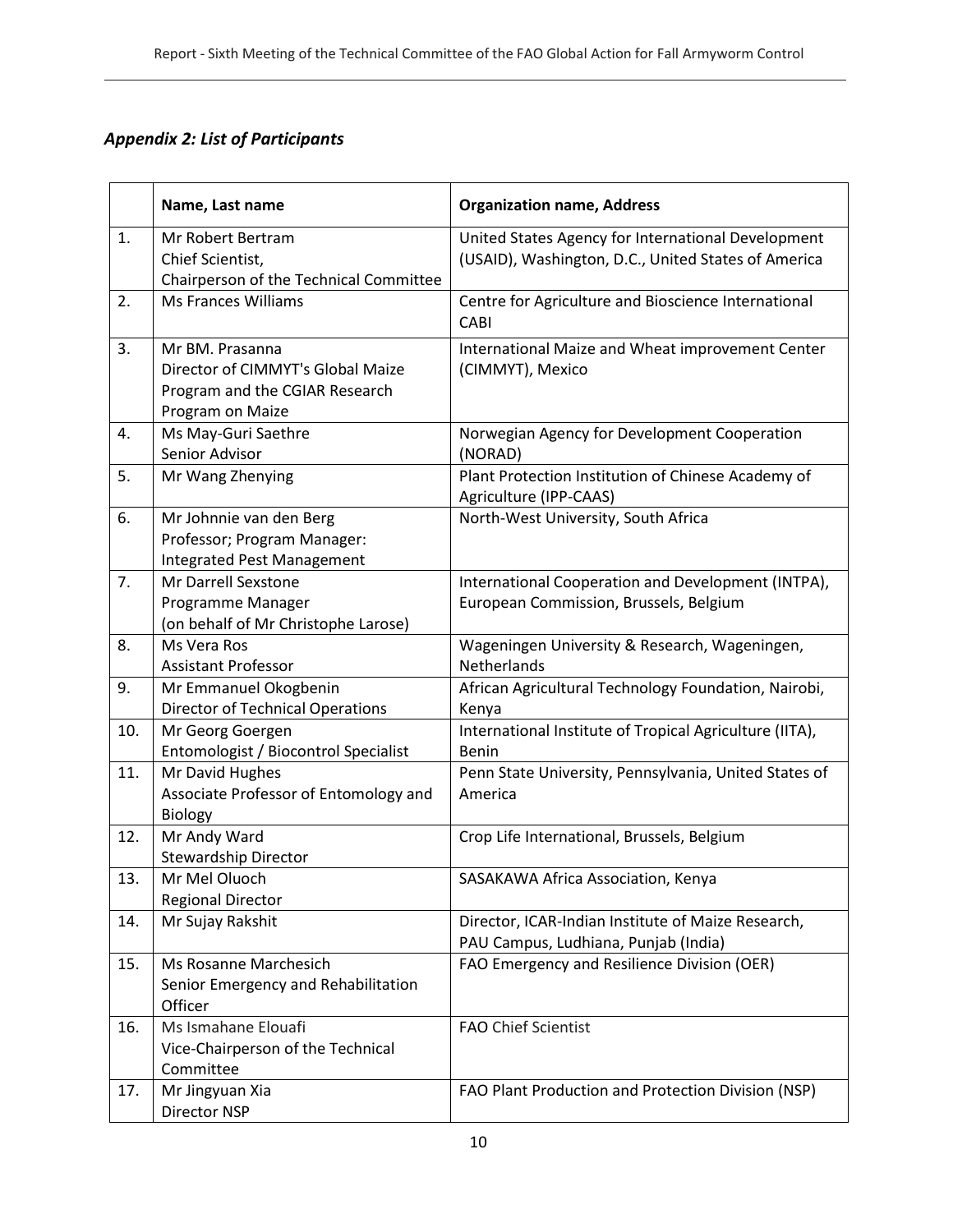| 18. | Mr Buyung Hadi<br>Agricultural Officer                                   | Plant Production and Protection Division (NSP)                   |
|-----|--------------------------------------------------------------------------|------------------------------------------------------------------|
| 19. | Mr Zhongxin Chen<br>Senior Information Technology Officer                | FAO Information Technology Division (CSI)                        |
|     |                                                                          | <b>Observers</b>                                                 |
| 20. | Ms Alison Watson<br>Head of the Fall Armyworm Action Plan<br>Secretariat | Grow Asia, Singapore                                             |
| 21. | Mr Justice Tambo                                                         | Centre for Agriculture and Bioscience International<br>(CABI)    |
| 22. | Mr Ivan Rwomushana                                                       | Centre for Agriculture and Bioscience International<br>(CABI)    |
| 23. | Ms Allison Cooper                                                        | United States Agency for International Development<br>(USAID)    |
| 24. | Ms Luiza Munyua<br>Senior Science Officer                                | African Union, Inter-African Phytosanitary Council<br>(AU-IAPSC) |
| 25. | Ms Sarah Brunel<br><b>Implementation Officer</b>                         | International Plant Protection Convention (IPPC)<br>Secretariat  |
| 26. | Mr Maged Elkahky<br>Agricultural Officer                                 | Plant Production and Protection Division (NSP)                   |
| 27. | Ms Anne Sophie Poisot<br>Agricultural Officer                            | Plant Production and Protection Division (NSP)                   |
| 28. | Ms Shangchuan Jiang<br>Associate Professional Officer                    | Plant Production and Protection Division (NSP)                   |
| 29. | Mr Qingpo Yang<br>Associate Professional Officer                         | Plant Production and Protection Division (NSP)                   |
| 30. | Mr Gianni Palmerio<br><b>Office Assistant</b>                            | Plant Production and Protection Division (NSP)                   |
| 31. | Mr Haekoo Kim                                                            | Plant Production and Protection Division (NSP)                   |
| 32. | Programme Officer<br>Ms Verena Wilke                                     | Plant Production and Protection Division (NSP)                   |
| 33. | Programme Specialist<br>Ms Sandra Cordon                                 | Plant Production and Protection Division (NSP)                   |
| 34. | <b>Information Management Specialist</b><br>Ms Svetlana Velmeskina       | Plant Production and Protection Division (NSP)                   |
| 35. | Office Assistant<br>Ms Xiao Liang                                        | FAO South-South and Triangular Cooperation (PST)                 |
| 36. | Programme Officer<br>Ms Cristina Alderighi                               | FAO Office of SIDS, LDCs and LLDCs (OSL)                         |
| 37. | Programme Officer<br>Mr Jean Bahama                                      | <b>FAO RAF</b>                                                   |
| 38. | Plant Production and Protection Officer<br>Mr Abera Haile                | <b>FAO SFE</b>                                                   |
| 39. | IPM/Entomology Specialist<br>Mr Adin Bloukounongoubalan                  | <b>FAO SFW</b>                                                   |
|     | Agricultural Officer                                                     |                                                                  |